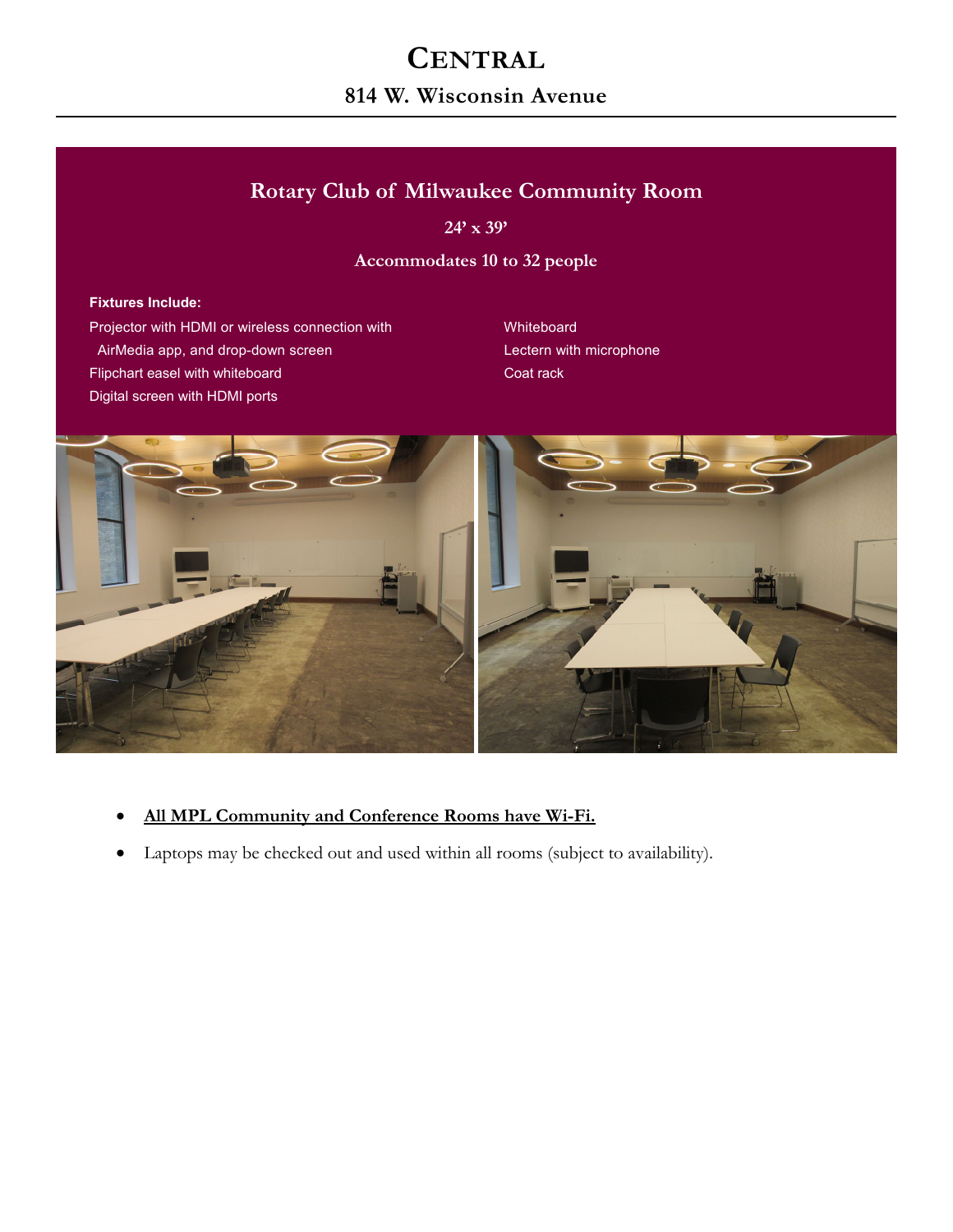| <b>CONFERENCE &amp; STUDY ROOMS</b>                |                                         |
|----------------------------------------------------|-----------------------------------------|
| <b>LOCATION</b>                                    | <b>MAX. CAPACITY</b><br>& NO. OF CHAIRS |
| Paul Gottfried Krikelas Technology Conference Room | 6/14                                    |
| Periodicals & Business East Meeting Room           | 7/16                                    |

### **Paul Gottfried Krikelas Technology Conference Room**

A meeting space comprised of fourteen chairs (four with writing surfaces), a nine foot table, whiteboard, flipchart easel, and a drop-down screen. Also available for use in the entertainment center are a projector, DVD, VCR, and TV. Ideal for groups of up to 14 people.

MPL accepts no responsibility for damage to personal computer equipment and software, discs, or video tapes. Problems with equipment should be reported to the Library immediately.

*The Paul Gottfried Krikelas Technology Conference Room is located on the second floor, west of the main hallway, just around the corner from the Humanities Room.* 



### **Periodicals & Business East Meeting Room**

A meeting space comprised of sixteen chairs, a nine foot table, whiteboard, flipchart easel with whiteboard, and a projector. Ideal for groups of up to 16 people.

*Periodicals & Business East Meeting Room is located on the second floor of Central Library, on the east wall of the Periodicals & Business section.* 



- **MPL Community Rooms** are large meeting spaces with a variety of setup possibilities.
- **Conference and Study Rooms** all have a minimum capacity of 1 and are smaller meeting spaces with a fixed setup.